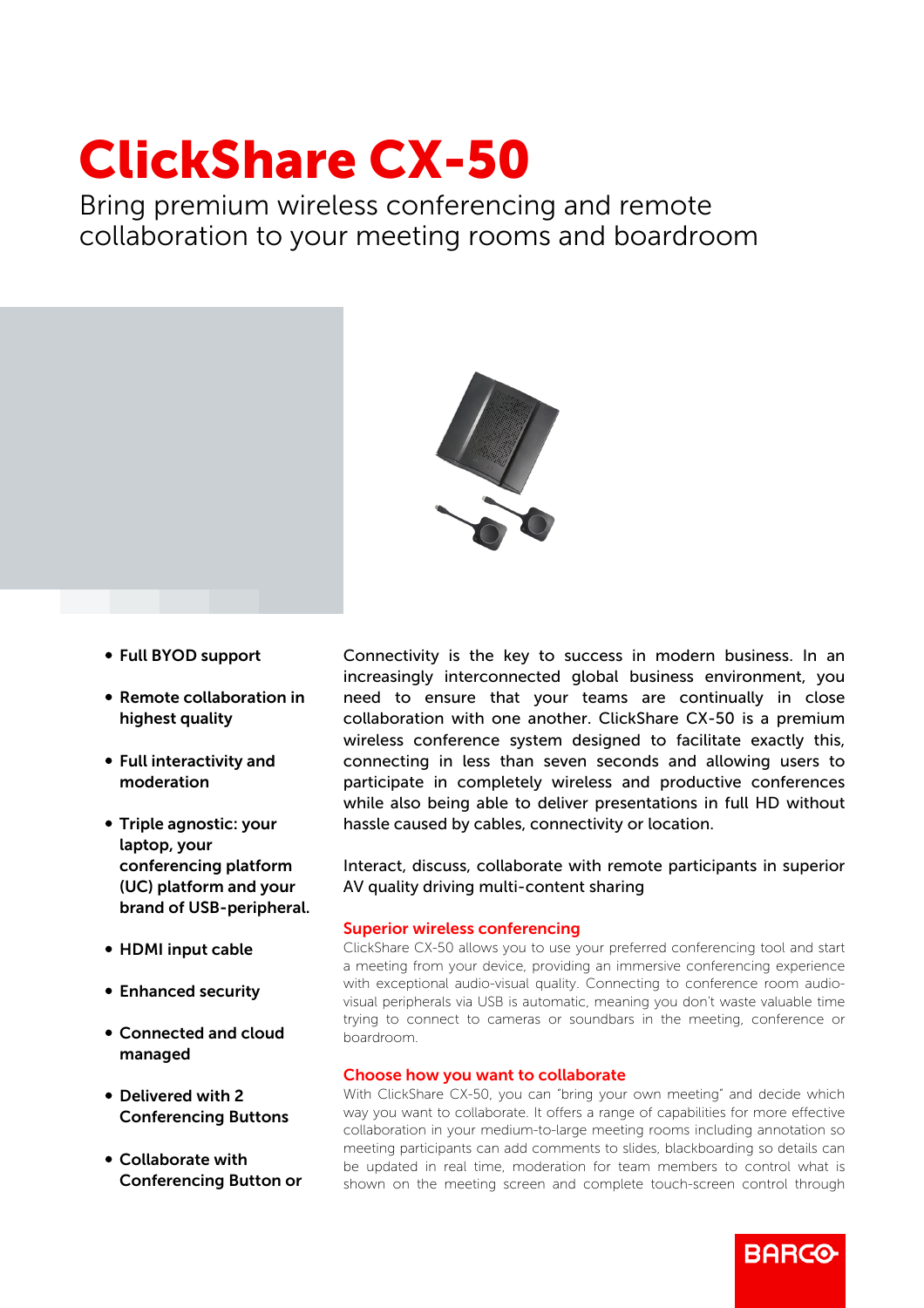

ClickShare CX-50 touchback support feature. Use the ClickShare Conference Button and the ClickShare Collaboration App (for PC, Mac and mobile devices) for an intuitive and consistent user experience.

# A user-friendly experience and enhanced security

For any business environment, ClickShare CX-50 is a perfect fit. Featuring enhanced security for your privacy and peace of mind, ClickShare Conference can be seamlessly integrated into any IT network. The XMS (Cloud) Management Platform, meanwhile, allows for simple and straightforward device management as well as a user-friendly experience and clear analytics.